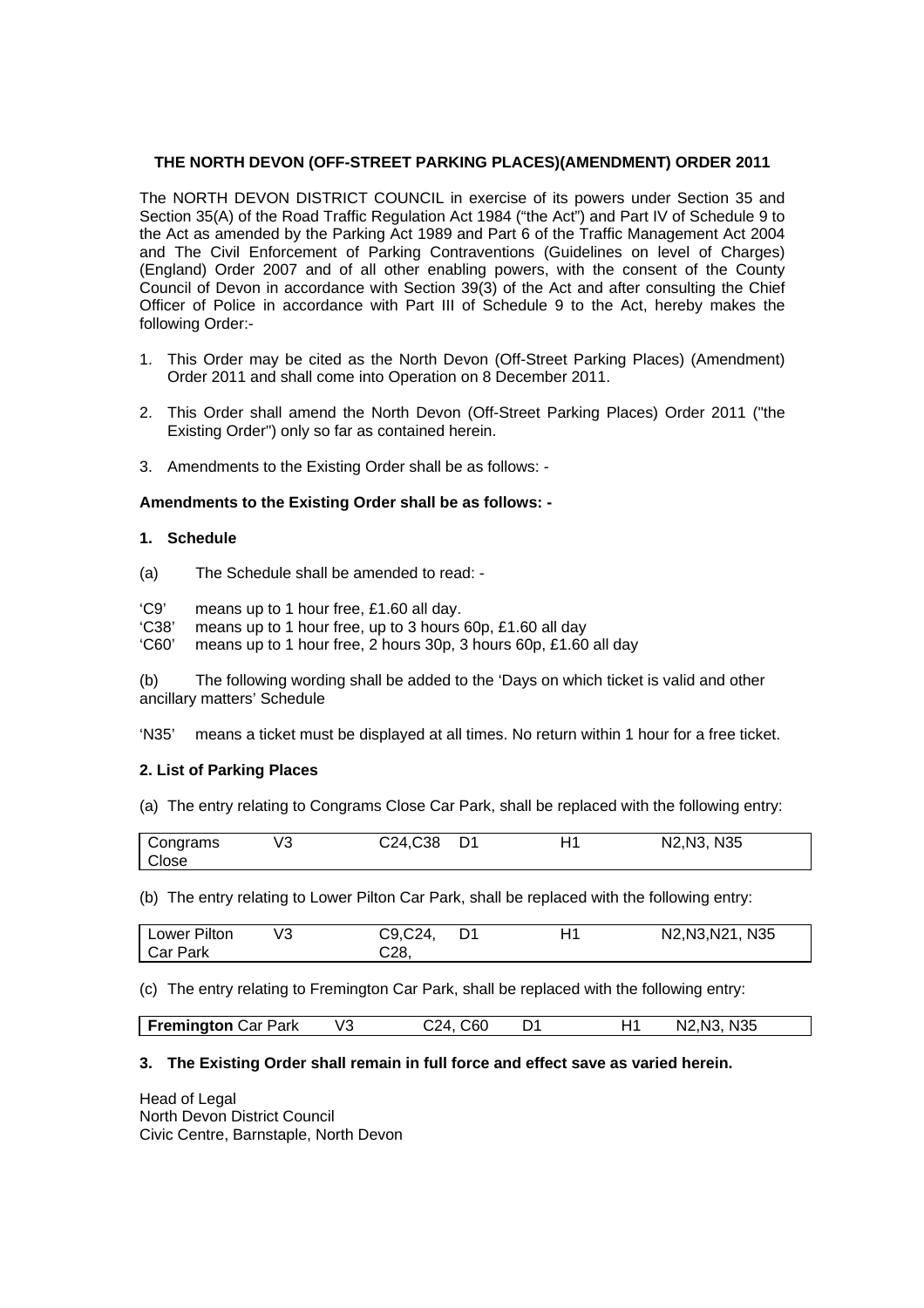### **In this Schedule:**

 $\overline{\phantom{a}}$ 

### **The scale of charges for each parking place shall be as follows:**

|                        | The searc of enarges for each partning p                                                                                                         | uvv onun dv    |                                                                                                      |
|------------------------|--------------------------------------------------------------------------------------------------------------------------------------------------|----------------|------------------------------------------------------------------------------------------------------|
| °C1                    | Means $\text{\textsterling}1.00$ per hour, $\text{\textsterling}7.50$ per day                                                                    | C26'           | means reserved parking only - $f$ ,825 per year.                                                     |
| C2                     | means from 15 <sup>th</sup> March to 31 <sup>st</sup> October                                                                                    | °C27           | means reserved parking only - $\text{\textsterling}147$ per year.                                    |
|                        | between 10.00am and 9.00pm - $\text{\textsterling}1.00$ per hour                                                                                 | °C28'          | means parking for local residents only with reserved                                                 |
| °C3                    | means from 1 <sup>st</sup> November to 14 <sup>th</sup> March                                                                                    |                | ticket - $f$ 156.50 per year.                                                                        |
|                        | between $10:00$ am and $7:00$ pm $-60$ p for 1 hr,                                                                                               | °C29'          | means reserved parking - £130.75 per quarter, £442 per                                               |
|                        | £1.20 for 2 hrs, £1.80 for 3 hrs, All day £2.00.                                                                                                 |                | year.                                                                                                |
| C4'                    | means from 1 <sup>st</sup> November to 14 <sup>th</sup> March                                                                                    | °C30'          | means reserved parking $f(297)$ per year.                                                            |
|                        | between 7.00pm and 10.00am – No Night                                                                                                            | °C31'          | means residents permit available to those living within                                              |
|                        | Charge                                                                                                                                           |                | $\frac{1}{4}$ miles of the parking place at a charge of £28.40 per                                   |
| °C5                    | means $\text{\textsterling}1.50$ per hour, $\text{\textsterling}8.00$ all day.                                                                   |                | year                                                                                                 |
| $^{\circ}\mathrm{C6'}$ | means $\text{\emph{f}}1.00$ for 1 hour, $\text{\emph{f}}2.00$ for 2 hours,                                                                       | °C32'          | means 50p per hour.                                                                                  |
|                        | $\text{\textsterling}3.00$ for 3 hours, $\text{\textsterling}3.50$ for 4 hours, All day                                                          | 'C33'          | means from 15 <sup>th</sup> March to 31 <sup>st</sup> October between                                |
|                        | $\angle 4.50.$                                                                                                                                   |                | 10.00am and 9.00pm – 90p for 1 hour, $f_1$ 1.80 for 2                                                |
| °C                     | means free of charge.                                                                                                                            |                | hours, All day $\sqrt{2}$ , 3.10                                                                     |
| °C8                    | means from 15 <sup>th</sup> March to 31 <sup>st</sup> October                                                                                    | °C34'          | means 30p per hour, maximum charge $\text{\emph{f}}1.10$ per day.                                    |
|                        | between 9.00pm and 10.00am - No Night                                                                                                            | °C35'          | means $\text{\textsterling}1.50$ from 10 p.m. to 9 a.m.                                              |
|                        | Charge                                                                                                                                           | °C36'          | means reserved parking only by arrangement with                                                      |
| C9'                    | means up to1 hour free, $f$ 1.60 all day.                                                                                                        |                | NDDC.                                                                                                |
| °C10'                  | means from 15 <sup>th</sup> March to 31 <sup>st</sup> October - 70p                                                                              | °C37'          | means up to 1 hour - $f_11.00$ , up to 2 hours - $f_22.00$ , up                                      |
|                        | per hour, maximum charge $\text{\textsterling}2.60$ per day.                                                                                     |                | to 3 hours - £3.00, All day - £4.00                                                                  |
| °C11                   | £1.00 per hour, £5.00 all day                                                                                                                    | $°C38'$        | means up to 1 hour free, up to 3 hours 60p, £ Formatted                                              |
| °C12                   | means from 1 <sup>st</sup> November to 14 <sup>th</sup> March – 60p                                                                              |                | day                                                                                                  |
|                        | for 2 hours, maximum charge $\text{\emph{f}}3.60$ All day.                                                                                       | 'C39'          | means $f(1.50)$ per hour, $f(8.00)$ all day.                                                         |
| °C13'                  | means from 15th March to 31st October                                                                                                            | °C40'          | means 40p per hour. $f(2.60 \text{ all day})$                                                        |
|                        | between 10.00am and $7.00 \text{pm} - 60 \text{p}$ for 2                                                                                         | °C41'          | means $\int$ ,1.60 all day                                                                           |
|                        | hours, $f$ , 1.60 All day.                                                                                                                       | C42'           | means 60p for 3 hours, $f$ , 1.60 all day.                                                           |
| °C14'                  | means from 1 <sup>st</sup> November to 14 <sup>th</sup> March - 60p                                                                              | °C43'          | means parking by non-transferable Permit only from                                                   |
|                        | up to 2 hours, $f_{\text{L}}(1.20)$ from 2 hours up to 12                                                                                        |                | 6pm to 9am.                                                                                          |
|                        | Hours, $f_{\text{L}}1.70$ up to 24 hours                                                                                                         | C44'           | means from 15th March to 31st October £1.20 per hr.                                                  |
| °C15                   | means between 6.00pm and 8.30am - No Night                                                                                                       | °C45'          | means $\int$ 1.60 all day                                                                            |
|                        | Charge                                                                                                                                           | 'C46'          | means from 1 <sup>st</sup> March to 15 <sup>th</sup> July and 5 <sup>th</sup> September to           |
| C16                    | means 60p up to 2 hours, $f(1.20)$ from 2 hours                                                                                                  |                | 5 <sup>th</sup> November - £5.00 per day and from 16 <sup>th</sup> July to 4 <sup>th</sup>           |
|                        | up to 12 Hours, $f_{\text{L}}$ 1.70 up to 24 hours                                                                                               |                | September - $\text{\textsterling}6.00$ per day.                                                      |
| °C17                   | means from 15th March to 31st October - 80p                                                                                                      | °C47'          | means reserved parking only - $\text{\emph{\textsterling}}67.00$ per half year.                      |
|                        | per hour from 8.00 a.m. to 6.00 p.m. and $\dot{\gamma}$ 2.00                                                                                     | °C48'          | means $\text{\textsterling}1.50$ per hour, $\text{\textsterling}8.00$ all day (24 Hours)             |
|                        | from 6 p.m. to 8.00 a.m Maximum charge                                                                                                           | °C49'          | means from 1 <sup>st</sup> November to 14 <sup>th</sup> March between                                |
|                        | $\text{\textsterling}6.00$ per 24 hours.                                                                                                         |                | 10.00am and 7.00pm – 60p for 2 hours, $f_{\rm L}$ 1.60 All day.                                      |
| °C18'                  | means reserved parking only - $\text{\textsterling}143.75$ per                                                                                   | °C50'          | means reserved parking only $\text{\textsterling}38.50$ per quarter, $\text{\textsterling}132$       |
|                        | quarter; $f_{.}$ 575 per year.                                                                                                                   |                | per year.                                                                                            |
| °C19'                  | means reserved parking available at Queen                                                                                                        | °C51'          | means residents permit available to those living within                                              |
|                        | Street multi-storey as follows:                                                                                                                  |                | $\frac{1}{4}$ miles of the parking place at a charge of £56.70 per                                   |
|                        | Deck 1 - Quarterly - £131.80; Annual - £495,                                                                                                     |                | year                                                                                                 |
|                        | Deck 2 – Quarterly - $f$ , 111.00; Annual -                                                                                                      | °C52           | means 20p for 1 hour, 50p per hour thereafter                                                        |
|                        | £394.70,                                                                                                                                         | °C53'          | means between 8.30am and 6.00pm -up to 1 hour -                                                      |
|                        | Deck 4 - Quarterly - £95.00; Annual - £342.50,                                                                                                   |                | 90p, up to 2 hours - $\text{\textsterling}1.80$ , up to 3 hours - $\text{\textsterling}2.70$ , up to |
|                        | Deck 6 - Quarterly - £87.50; Annual - £306.20.                                                                                                   |                | 4 hours - £3.60, up to 5 hours - £4.50, All day - £6.50                                              |
| C20'                   | means residents parking available £258 per year.                                                                                                 | °C54'          | means 55p per departure for Operators using the Bus                                                  |
| °C21                   | means reserved parking only $f_{12}^{200.00}$ per half                                                                                           |                | Station for less than 15,000 departures per year                                                     |
|                        | year.                                                                                                                                            | °C55           | means 50p per departure for Operators using the Bus                                                  |
| °C22                   | means parking for local residents only with                                                                                                      |                | Station for 15,000 or more departures per year                                                       |
|                        | reserved ticket $f_{\ell}$ 190 per year (15th March to                                                                                           | °C56'          | means $\text{\textsterling}2.25$ per departure for Operators using the Bus                           |
|                        | 31st October on Cheyne Beach Car Park). From                                                                                                     |                | Station for Inter City departures                                                                    |
|                        | 1st November to 14th March, parking on other                                                                                                     | °C57'          | means 30p for 1 hour, 60p for two hours, £1.60 all day                                               |
|                        | Ilfracombe Car Parks.                                                                                                                            | °C58'          | means reserved parking $\text{\textsterling}298$ per year                                            |
| °C23'                  | means from 1st May to 25th September up to 2                                                                                                     | °C59'<br>°C60' | means reserved parking £583 per year                                                                 |
|                        | hours - 50p, 2 hours - $\text{\emph{L}}1.00$ , 24 hours - $\text{\emph{L}}3.00$                                                                  |                | means up to 1 hour free, 2 hours 30p, 3 hours 60p,                                                   |
| °C24                   | means parking for local residents living within                                                                                                  |                | $\int$ ,1.60 all day                                                                                 |
| (0.05)                 | $\frac{1}{4}$ mile radius of the car park - $\frac{1}{4}$ , 56.70 per year.<br>$\ldots$ is the function of the $\ell$ $\pi$ $\pi$ $\pi$ $\alpha$ |                |                                                                                                      |

'C25' means Permit holders only £77.50 per year.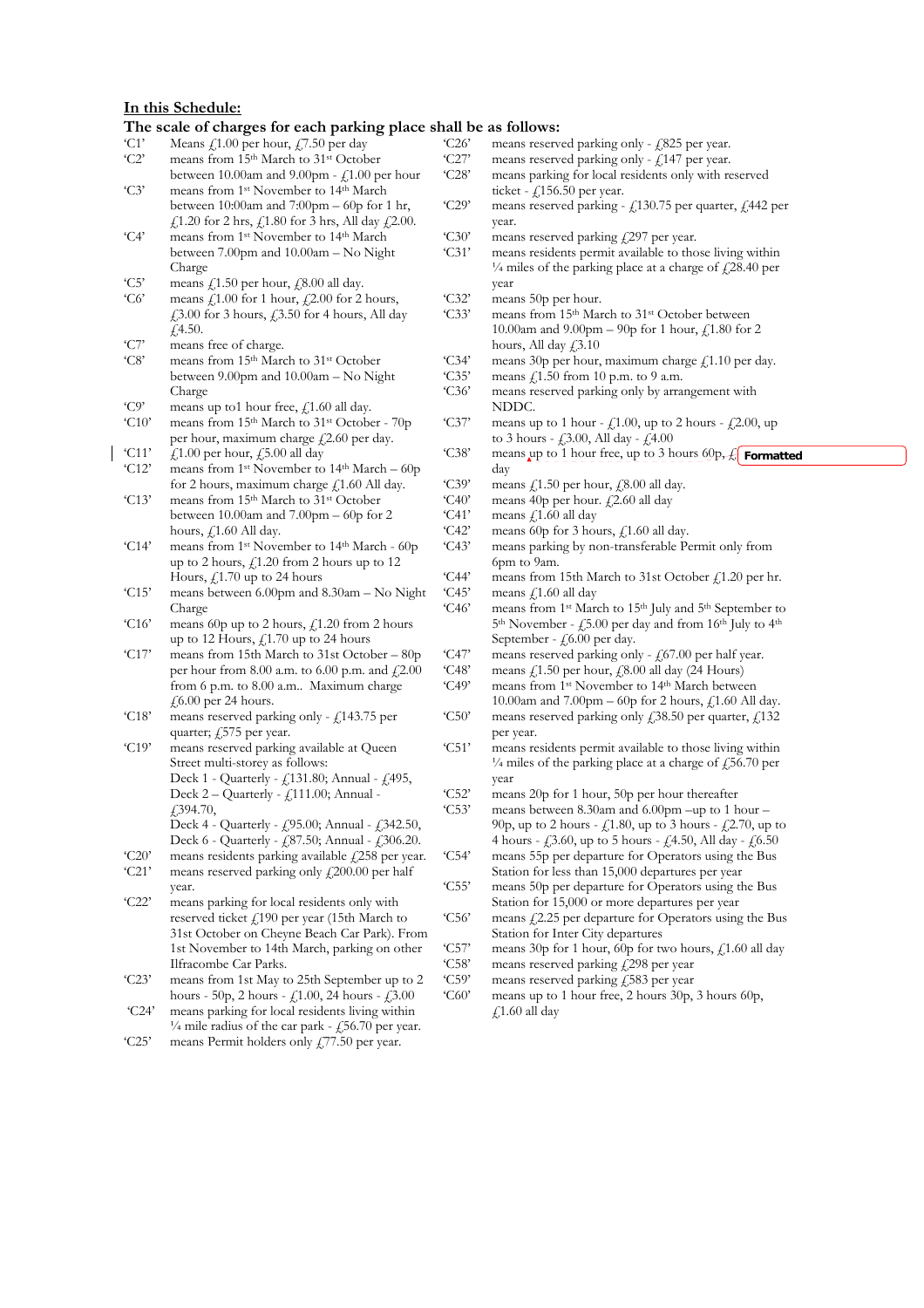#### **The days of operation of the scale of charges shall be as follows:**

- 'D1' means Monday to Saturday inclusive.<br>'D2' means no charges payable on car parl
- means no charges payable on car park for any day.
- 'D3' means charges apply every day.
- 'D4' means Saturdays and Bank Holidays only.
- 'D5' means Monday to Friday inclusive.

#### **The hours of operation of the scale of charges shall be as follows:**

- 'H1' means 8.30am to 6.00pm.
- 'H2' means all hours.
- 'H3' means 8.00am to 6.00pm.
- 'H4' means 10.00am to 9.00pm.
- 'H5' means 10.00am to 7.00pm.
- 'H6' means 9.30am to 5.30pm
- 'H7' means 7.00am to 10.00pm<br>'H8' means 10.00am to 6.00pm
- means 10.00am to 6.00pm
- 'H9' means 9.00am to 5.00pm

### **The following combinations of vehicles shall be the Classes of vehicles permitted to park in the parking places:**

- 'V1' means solo motorcycles, registered disabled vehicles, motor cars, quad bikes and motorcycle combinations.
- 'V2' means solo motorcycles, registered disabled vehicles, motor cars and vehicles not exceeding 3,500 kg unladen weight.
- 'V3' means solo motorcycles, registered disabled vehicles, motor cars, quad bikes and motorcycle combinations and motor vehicles not exceeding 3,500 kg unladen weight.
- 'V4' means solo motorcycles, registered disabled vehicles, motor cars, quad bikes and motorcycle combinations, motor vehicles not exceeding 3,500 kg unladen weight and trailers and caravans.
- 'V5' means motor vehicles exceeding 3,500 kg unladen weight.
- 'V6' means coaches.
- 'V7' means registered disabled vehicles, motor cars, quad bikes and motorcycle combinations and motor vehicles not exceeding 3,500 kg unladen weight.
- 'V8' means parking for general public prohibited.
- 'V9' means parking for general public prohibited except for those with reserved tickets.
- 'V10' means parking for general public prohibited except for those with season tickets.
- 'V11' means parking for holders of reserved tickets and registered disabled vehicles only.
- 'V12' means solo motorcycles only.
- 'V13' means light commercial vehicles not exceeding 3,500 kg unladen weight only
- 'V14' means solo motorcycles, registered disabled vehicles, motor cars, quad bikes and motorcycle combinations, motor vehicles not exceeding 3,500 kg unladen weight and trailers.
- 'V15' means no lorries or coaches
- 'V16' means no camping.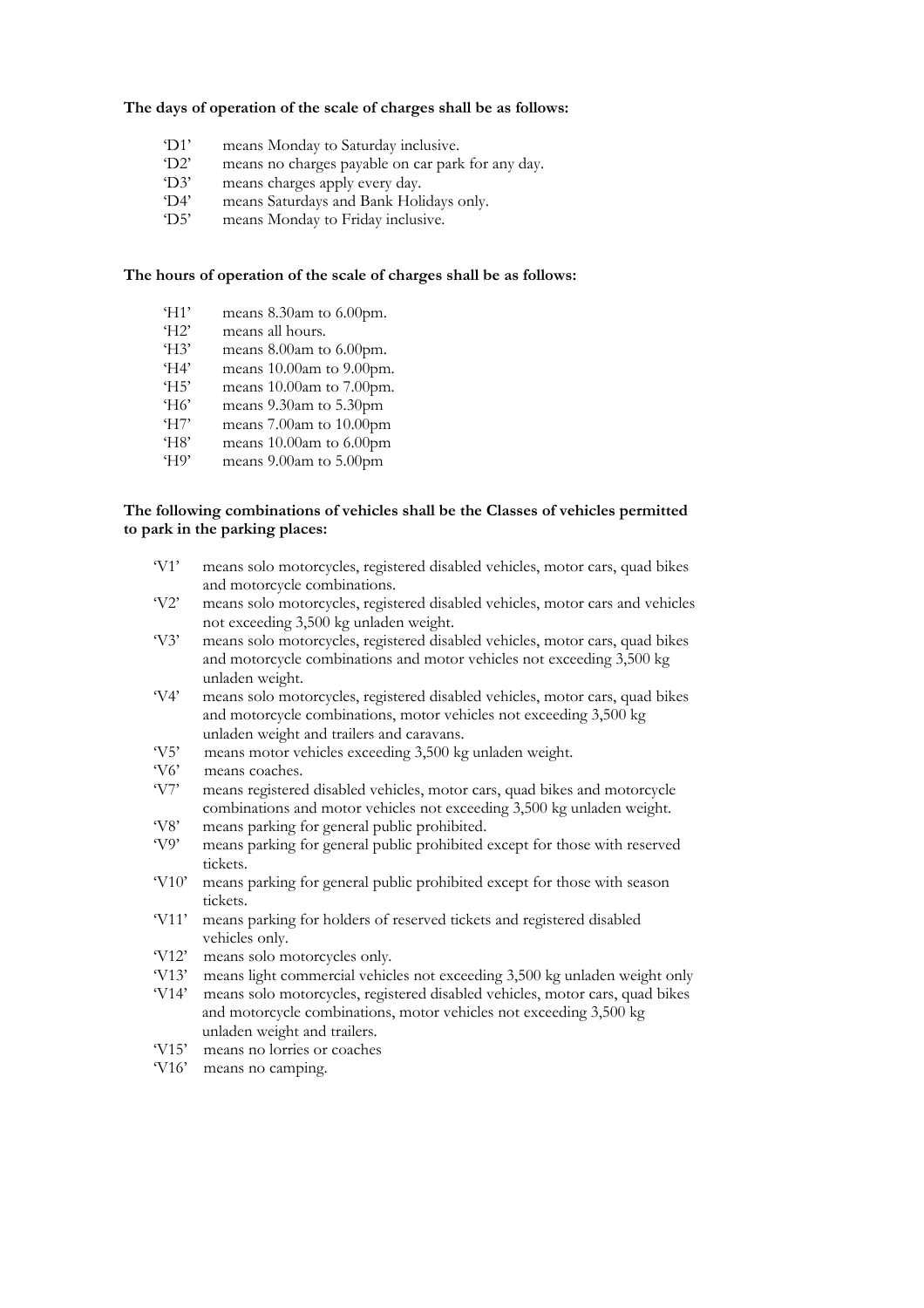- 'V17' means motor homes.
- 'V18' means Heavy Goods Vehicles (HGV's).
- 'V19' means Public Service Vehicles (excluding Taxis).

#### **Days on which ticket is valid and other ancillary matters shall be as follows:**

- 'N1' means no overnight parking is permitted.
- 'N2' means ticket, other than reserved and permits valid for day of purchase and day following so long as purchase ticket remains valid.
- N3' means solo motorcycles free of charge.<br>'N4' means maximum stay is 7 days no ret
- means maximum stay is 7 days no return within 2 hours unless otherwise approved by the District Council
- 'N5' means maximum stay is 3 hours
- 'N6' means no return within 2 hours.<br>'N7' means solo motorcycles free of a
- means solo motorcycles free of charge provided they park in specifically designated spaces for their use, otherwise car park scale of charges applies.
- 'N8' means maximum stay in car park between 9.00am and 9.00pm 3 hours.
- 'N9' means coach parking only by arrangement with NDDC.
- 'N10' means for Commercial Road Car Park first half hour free for visitors to Lynton House, Monday to Friday only.
- 'N11' means no ticket required but maximum stay between 8.00am and 3.00pm is 3 hours.
- 'N12' means Livestock transporters free of charge on Market Day. Unhitched trailers prohibited at all times.
- 'N13' means for washing of vehicles only.
- 'N14' means vehicle class V1 permitted to park only between 6.00pm and 9.00am.
- 'N15' means no ticket necessary. Loading and unloading permitted for up to a maximum of 10 minutes, otherwise no parking permitted. No return within 1 hour.
- 'N16' means parking for visitors to Mortehoe Cemetery only. Maximum stay 2 hours.
- 'N17' means maximum stay in car park 4 hours.
- 'N18' means free for use by visitors to Town Hall or Tourist Information Office, otherwise parking to general public prohibited, except those with reserved tickets.
- 'N19' means no ticket required but maximum stay half an hour or such period as agreed by Lynton and Lynmouth Town Council.
- 'N20' means parking for visitors to residents of Castle Quay Court permitted.
- 'N21' means for reserved tickets conditions of use are as on permit.
- 'N22' means for season tickets conditions of use are as on permit.
- 'N23' means tickets purchased between 9.00am to 9.00pm valid on day of purchase only, tickets purchased after 9.00pm and before 9.00am valid on day of purchase and if purchased before midnight then also valid for the following day up to 9.00am only.
- 'N24' means on market days the scale of charges shall apply only to that part of the parking place in use as such. Vehicle Class V5 only allowed within that part of the parking place as is set aside for use by market vehicles on market days.
- 'N25' means loading and unloading permitted by commercial vehicles for up to a maximum of 10 minutes, no return within 1 hour.
- 'N26' means parking with season ticket is not permitted.
- 'N27' means maximum stay within parking place is 1 hour.
- 'N28' means a maximum 12 hours stay with no return within 2 hours, applicable every day.
- 'N29' means maximum stay is 7 days no return within 6 hours.
- 'N30' means a total maximum of 4 operating licences for vehicles are allowed on the lorry park and no trailers to be licensed for the Lorry Park.
- 'N31' means that boats and trailers may only be parked within the designated area on the parking place.
- 'N32' means no parking all year except by specific arrangement with NDDC.
- 'N33' means no overnight parking between 10.00pm to 9.00am without season ticket is permitted.
- 'N34' means Coach parking in designated coach parking spaces to be  $f<sub>1</sub>1.00$ .
- 'N35' means a ticket must be displayed at all times. No return within 1 hour for a free ticket.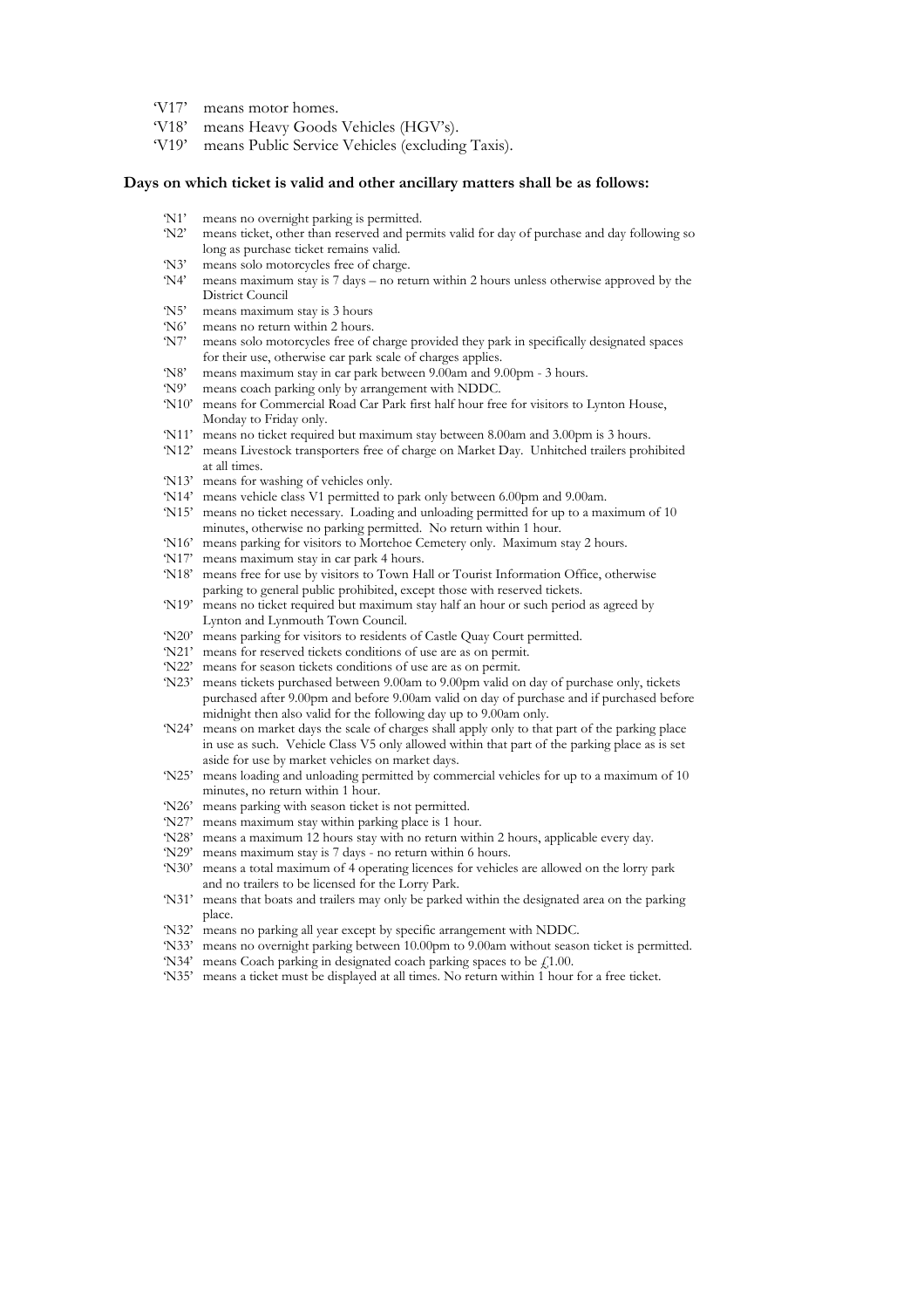| Name of Parking                 | Permitted              | Scale of             | Days of                  | Hours of                 | Ancillary matters   |
|---------------------------------|------------------------|----------------------|--------------------------|--------------------------|---------------------|
| Place                           | classes<br>of vehicles | Charges              | operation<br>of scale of | operation<br>of scale of |                     |
|                                 |                        |                      | charges                  | charges                  |                     |
| Barnstaple                      |                        |                      |                          |                          |                     |
| <b>Bear Street</b>              | V <sub>3</sub>         | C <sub>1</sub>       | D3                       | H1                       | N2, N3, N6          |
| <b>Belle Meadow</b>             | V <sub>3</sub>         | $\overline{C37}$     | D <sub>3</sub>           | H1                       | N2, N6              |
| Castle Quay                     | V9                     | C18                  | D <sub>3</sub>           | H2                       | N20, N21            |
| Castle Quay                     | V8                     |                      | D2                       |                          |                     |
| Slipway                         |                        |                      |                          |                          |                     |
| Cattle Market                   | V <sub>3</sub>         | C1                   | D <sub>3</sub>           | H1                       | N2, N6, N7          |
| Motorcycle Area                 | V12                    |                      |                          |                          | N7                  |
| Civic Centre                    | $\overline{\text{V3}}$ | $\overline{C37}$     | D <sub>4</sub>           | H1                       | N2,N3               |
| Commercial Road                 | V <sub>3</sub>         | C <sub>1</sub>       | D <sub>3</sub>           | H1                       | N2, N7              |
| Congrams Close                  | V <sub>3</sub>         | C24, C38             | D1                       | H1                       | N2, N3, N35         |
| Coronation Street               | V9                     | C29                  | D <sub>3</sub>           | H2                       | N21                 |
| Fairview                        | V4                     | C <sub>41</sub>      | D <sub>1</sub>           | H1                       | N2, N3              |
| Ladies Mile                     | V <sub>1</sub>         | C7                   | D2                       | H2                       | N6,N11              |
| Litchdon Street                 | $V$ 7                  | C <sub>1</sub>       | D <sub>3</sub>           | H1                       | N <sub>2</sub>      |
| Loverings Court                 | V8                     |                      | D2                       | H2                       |                     |
| North Walk                      | V3                     | C1                   | D <sub>3</sub>           | H1                       | N2, N7              |
| Paiges Lane                     | V7                     | C1                   | D <sub>3</sub>           | H1                       | N2, N6, N27         |
| Lower Pilton Car                | V <sub>3</sub>         | $C\overline{9, C24}$ | D1                       | H1                       | N2, N3, N21, N35    |
| Park                            |                        | C28,                 |                          |                          |                     |
| Portland Buildings              | V <sub>3</sub>         | C37                  | D <sub>3</sub>           | H1                       | N2,N3               |
| Portland Buildings<br>- Theatre | V3, V11                | C59                  | D <sub>3</sub>           | H2                       | N21                 |
| Portmarsh Lane                  | V1                     | C24,C41              | D1                       | H1                       | N2,N3               |
| Pottington                      | V8                     |                      | $\rm{D}2$                | H2                       |                     |
| Road/Mill Road                  |                        |                      |                          |                          |                     |
| Queen Street                    | V <sub>3</sub>         | C1                   | D <sub>3</sub>           | H1                       | N2, N7              |
| Motorcycle Area                 | V12                    |                      |                          |                          | N7                  |
| <b>Queen Street</b>             |                        |                      |                          |                          |                     |
| Multi-Story Decks<br>1,2,4 & 6  | V9                     | C19                  | D <sub>3</sub>           | H <sub>2</sub>           | N21, (N1 or N33)    |
|                                 |                        |                      |                          |                          |                     |
| Deck 3                          | V7                     | C53                  | D <sub>3</sub>           | H1                       | N2, N6, (N1 or N33) |
| Decks 5,7 & 9                   | V <sub>7</sub>         | C37                  | D3                       | H1                       | N2, N6, (N1 or N33) |
| Rolle Quay                      | V3                     | C20, C37             | $\overline{D3}$          | H1                       | N2, N3, 21          |
| Rolle Quay Slipway              | V8                     |                      | D2                       | H <sub>2</sub>           |                     |
| Rugby Club                      | V3                     | C50                  | D <sub>5</sub>           | H3                       | N21, N29            |
| Seven Brethren                  |                        |                      |                          |                          |                     |
| First 4 rows                    | V4                     | C40                  | D <sub>1</sub>           | H1                       | N2,                 |
| Remainder of main               | V <sub>4</sub>         | C <sub>41</sub>      | D1                       | H1                       | N2,                 |
| car park                        |                        |                      |                          |                          |                     |
| Seven Brethren                  | V13, V17               | C45                  | D <sub>3</sub>           | H2                       | N4                  |
| Bank Van Park                   |                        |                      |                          |                          |                     |
| Seven Brethren                  | V5, V6, V17,           | C48                  | D <sub>3</sub>           | H2                       | N30                 |
| <b>Bank Lorry Park</b>          | V18                    |                      |                          |                          |                     |
| Silver Street                   | V9                     | C <sub>26</sub>      | D3                       | H2                       | N21                 |
| Tarka                           | V3                     | C42                  | D1                       | H1                       | N2,N6               |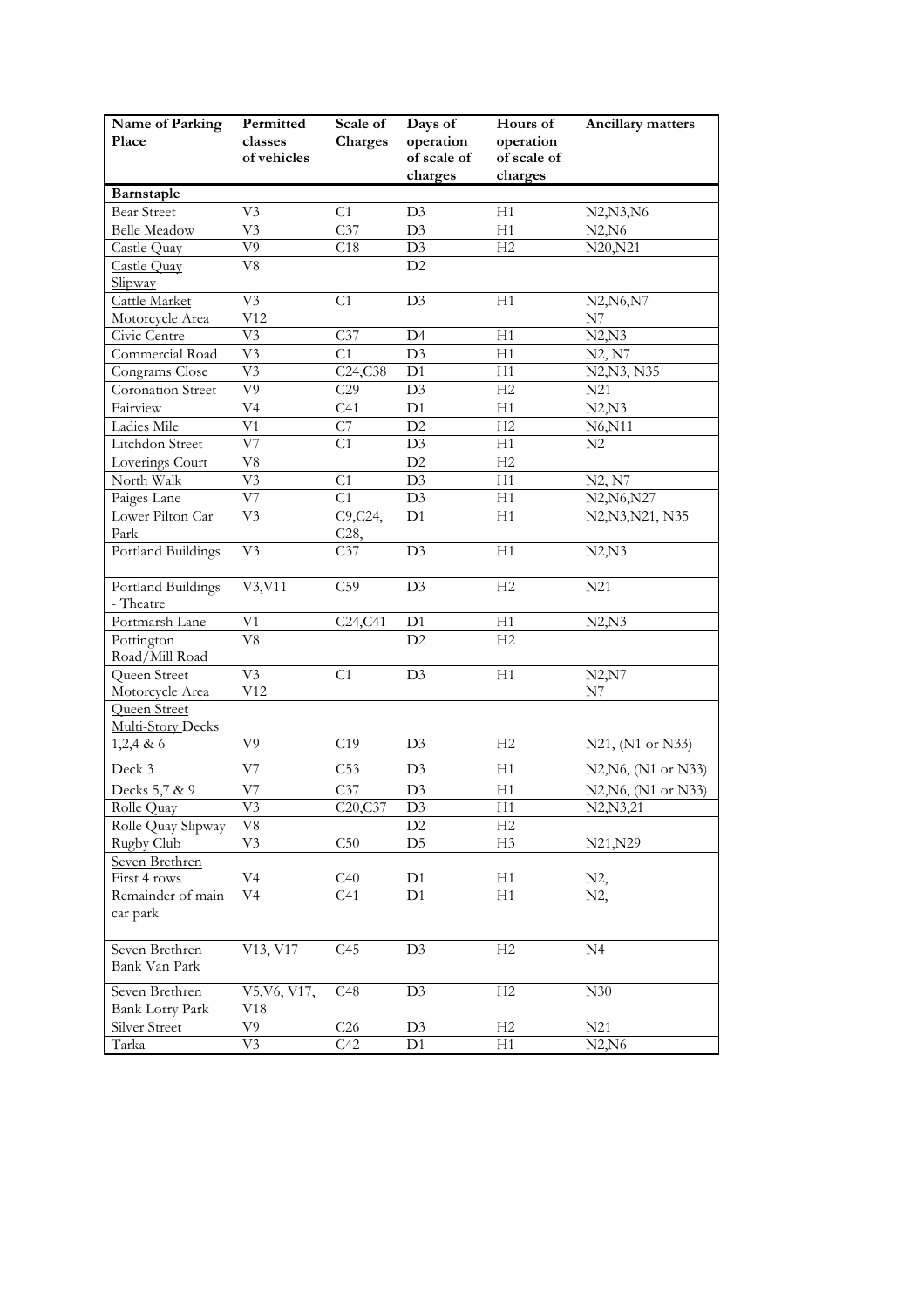| Name of Parking<br>Place                    | Permitted<br>classes<br>of vehicles | Scale of<br>Charges                                    | Days of<br>operation<br>of scale of | Hours of<br>operation<br>of scale of | Ancillary matters |
|---------------------------------------------|-------------------------------------|--------------------------------------------------------|-------------------------------------|--------------------------------------|-------------------|
|                                             |                                     |                                                        | charges                             | charges                              |                   |
| Tuly Street                                 | V <sub>3</sub>                      | C <sub>1</sub>                                         | D <sub>3</sub>                      | H2                                   | N2,               |
| <b>Barnstaple Bus</b><br>Station (Red Area) | V6, V19                             | C54,<br>C55, C56                                       | D3                                  | H2                                   | N1                |
| Albert Lane Car<br>Park (Blue Area)         | V7                                  | C36                                                    | D <sub>1</sub>                      | H <sub>3</sub>                       | N1, N2            |
| Museum of North<br>Devon Car Park           | V11                                 | C7                                                     | D3                                  | H <sub>3</sub>                       |                   |
| Berrynarbor Car<br>Park                     | V1                                  | C7                                                     | $\rm{D}2$                           | H2                                   | N29               |
| <b>Bickington</b> Car<br>Park               | V <sub>3</sub>                      | C31, C57                                               | D1                                  | H1                                   |                   |
| <b>Braunton</b> Caen<br>Street Car Park     | V <sub>3</sub>                      | C52                                                    | D1                                  | H <sub>9</sub>                       |                   |
| <b>Combe Martin</b>                         |                                     |                                                        |                                     |                                      |                   |
| Cormelles Car Park                          | V3                                  | C16                                                    | D <sub>3</sub>                      | H2                                   | N29               |
| Coach Park                                  | V1(V6)                              | C7, C43                                                | D <sub>3</sub>                      | H2                                   | N <sub>14</sub>   |
| Holdstone Down                              | V3                                  | C7                                                     | D2                                  | H2                                   | N29               |
| Hollands Park                               | V1                                  | C <sub>35</sub>                                        | D <sub>3</sub>                      | H2                                   | N29, N33          |
| Kiln Car Park                               | V4 (V5)                             | C14,C17                                                | D <sub>3</sub>                      | H2                                   | N23               |
| The Parade                                  | V7                                  | C14,C17                                                | D <sub>3</sub>                      | H2                                   | N2, N8            |
| Croyde &                                    |                                     |                                                        |                                     |                                      |                   |
| Mortehoe                                    | V <sub>2</sub>                      | C10,                                                   | D <sub>3</sub>                      | H4, H8                               | N2,N3             |
| Croyde Car Park                             |                                     | C12, C24                                               |                                     |                                      |                   |
| Croyde Car Park<br>(Coaches)                | V6                                  | C <sub>5</sub>                                         | D3                                  | H4                                   | N2, (N9)          |
| Mortehoe Car Park                           | V <sub>2</sub>                      | C10, C12,<br>C <sub>24</sub>                           | D <sub>3</sub>                      | H4, H5                               | N2,N3             |
| Fremington Car<br>Park                      | V <sub>3</sub>                      | C24,C60                                                | D1                                  | H1                                   | N2, N3, N35       |
| Haggington Car<br>Park                      | V <sub>1</sub>                      | C7                                                     | D2                                  | H2                                   | N29               |
| Ilfracombe                                  |                                     |                                                        |                                     |                                      |                   |
| Adelaide Terrace                            | V1,V9                               | C <sub>36</sub>                                        | D <sub>3</sub>                      | H2                                   | N21               |
| Bicclescombe                                | V1                                  | C7                                                     | D2                                  | H <sub>2</sub>                       | N29               |
| Brookdale (Cars)                            | V3                                  | C3, C33                                                | D <sub>3</sub>                      | H4,H5                                | N2,N3             |
| Brookdale (Lorries<br>and coaches)          | V5, V6, V17                         | C <sub>39</sub>                                        | D <sub>3</sub>                      | H2                                   | N2                |
| Cheyne Beach                                | V1, V9                              | C <sub>22</sub>                                        | D <sub>3</sub>                      | H2                                   | N21               |
| Cove                                        | V3                                  | C <sub>2</sub> , C <sub>3</sub>                        | D <sub>3</sub>                      | H4,H5                                | N2, N7, N31       |
| Hele                                        | V3                                  | C <sub>10</sub> , C <sub>12</sub> ,<br>C <sub>24</sub> | D <sub>3</sub>                      | H4, H5                               | N29               |
| Hillsborough<br>(Cars)                      | V <sub>4</sub>                      | C13, C24,<br>C49                                       | D <sub>3</sub>                      | H <sub>5</sub>                       | N2                |
| Hillsborough<br>(Lorries)                   | V5, V6, V17                         | C39                                                    | D <sub>3</sub>                      | H2                                   | N2                |
| Jubilee Gardens-<br>East                    | V3                                  | C2, C3                                                 | D <sub>3</sub>                      | H5                                   | N2                |
| Jubilee Gardens-<br>West                    | V11                                 | C2, C3,<br>C30                                         | D <sub>3</sub>                      | H4,H5                                | N21               |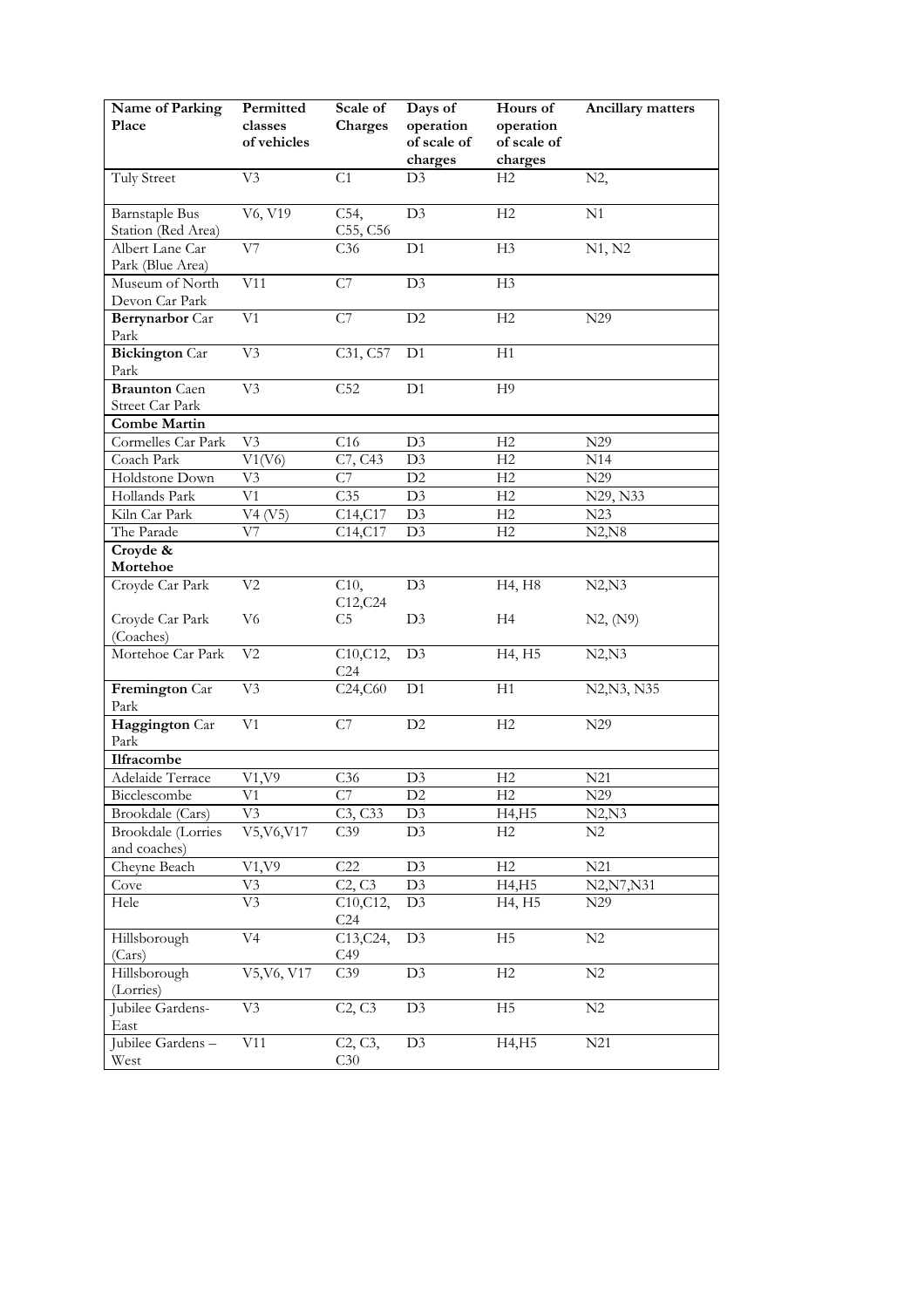| Name of Parking<br>Place         | Permitted<br>classes<br>of vehicles | Scale of<br>Charges             | Days of<br>operation<br>of scale of<br>charges | Hours of<br>operation<br>of scale of<br>charges | Ancillary matters                |
|----------------------------------|-------------------------------------|---------------------------------|------------------------------------------------|-------------------------------------------------|----------------------------------|
| Jubilee Gardens -<br>Theatre     | V <sub>3</sub>                      | C58                             | D <sub>3</sub>                                 | H2                                              | N21                              |
| Larkstone Lane                   | V <sub>4</sub>                      | C3, C33                         | D <sub>3</sub>                                 | H4,H5                                           | $\rm N2$                         |
| Marine Drive                     | V14                                 | C3, C33                         | D3                                             | H4,H5                                           | N2                               |
| Oxford Grove                     | V <sub>4</sub>                      | C3, C24,<br>C33                 | D <sub>3</sub>                                 | H4,H5                                           | N2                               |
| Pier                             | V3                                  | C <sub>2</sub> , C <sub>3</sub> | D <sub>3</sub>                                 | H4,H5                                           | N2,N7                            |
| Quay Head                        | V8                                  |                                 |                                                |                                                 | N <sub>15</sub>                  |
| Sea Front                        | V1                                  |                                 | D2                                             | H <sub>2</sub>                                  | N32                              |
| Wilder Road                      | V3                                  | C2, C3                          | D <sub>3</sub>                                 | H4,H5                                           | N2, N7                           |
| <b>Instow Marine</b><br>Car Park | V1                                  | C23                             | D <sub>3</sub>                                 | H <sub>2</sub>                                  | N2,N3                            |
| Landkey                          |                                     |                                 |                                                |                                                 |                                  |
| Millenium Green<br>Car Park      | V <sub>2</sub>                      | C7                              | D2                                             | H2                                              | N29                              |
| Bakery Way                       | V <sub>2</sub>                      | C7                              | D2                                             | H2                                              | N29                              |
| Church Lake                      | V <sub>2</sub>                      | C7                              | $\rm{D}2$                                      | H2                                              | N29                              |
| Swimbridge Car<br>Park           | V <sub>2</sub>                      | C7                              | D2                                             | H2                                              | N29                              |
| Lynton &<br>Lynmouth             |                                     |                                 |                                                |                                                 |                                  |
| <b>Bottom Meadow</b>             | V3(V6)                              | C6                              | D <sub>3</sub>                                 | H8                                              | N2, N3, N34                      |
| Cross Street                     | V3                                  | C6                              | D <sub>3</sub>                                 | H8                                              | N2,N3                            |
| Esplanade (NW<br>section)        | V <sub>1</sub>                      | C6                              | D3                                             | H8                                              | N2,N3                            |
| Esplanade (SE<br>Section)        | V1                                  | C6                              | D <sub>3</sub>                                 | H8                                              | N2, N3, N17                      |
| Lower Lyndale                    | V4(V6)                              | C6                              | D <sub>3</sub>                                 | H <sub>8</sub>                                  | N2, N3, N6, N26, N34             |
| Lynbridge Car Park               | V1, V10                             | C <sub>25</sub>                 | D <sub>3</sub>                                 | H2                                              | N22                              |
| Manor Gardens<br>Roadway         | V7, V8                              |                                 | D <sub>2</sub>                                 | H <sub>8</sub>                                  | N <sub>15</sub>                  |
| Old Cemetery                     | V1                                  | C7                              | D2                                             | H2                                              | N6,N19                           |
| Slipway                          | ${\rm V}8$                          |                                 | D <sub>3</sub>                                 | H <sub>8</sub>                                  |                                  |
| Town Hall<br>Forecourt           | V1, V9                              |                                 | D3                                             | $\rm H8$                                        | N18                              |
| Upper Lyndale                    | V3                                  | C6                              | D <sub>3</sub>                                 | H <sub>8</sub>                                  | N2,N3                            |
| Valley of Rocks<br>Car Park      | V4(V6)                              | C6                              | D3                                             | $\rm H8$                                        | N2, N3, N34                      |
| Valley of Rocks<br>Picnic Area   | V <sub>4</sub>                      | C <sub>6</sub>                  | D <sub>3</sub>                                 | H8                                              | N2,N3                            |
| Watersmeet                       | V3(V6)                              | C6                              | D <sub>3</sub>                                 | H <sub>8</sub>                                  | N2, N3, N34                      |
| Mortehoe                         |                                     |                                 |                                                |                                                 |                                  |
| Cemetery                         | V3,                                 | C7                              | D2                                             | H2                                              | N <sub>16</sub> , N <sub>1</sub> |
| Marine Drive                     | V3, V15, V16                        | C46                             | D3 for<br>period<br>15.03-6.11                 | Н7                                              | N1, N2, N3                       |
| Parracombe Car<br>Park           | V1                                  | C7                              | D <sub>2</sub>                                 | H2                                              | N29                              |
| South Molton                     |                                     |                                 |                                                |                                                 |                                  |
| Central Car Park                 | V4                                  | C34, C51                        | D1                                             | H <sub>3</sub>                                  | N2, N3, N6, N28                  |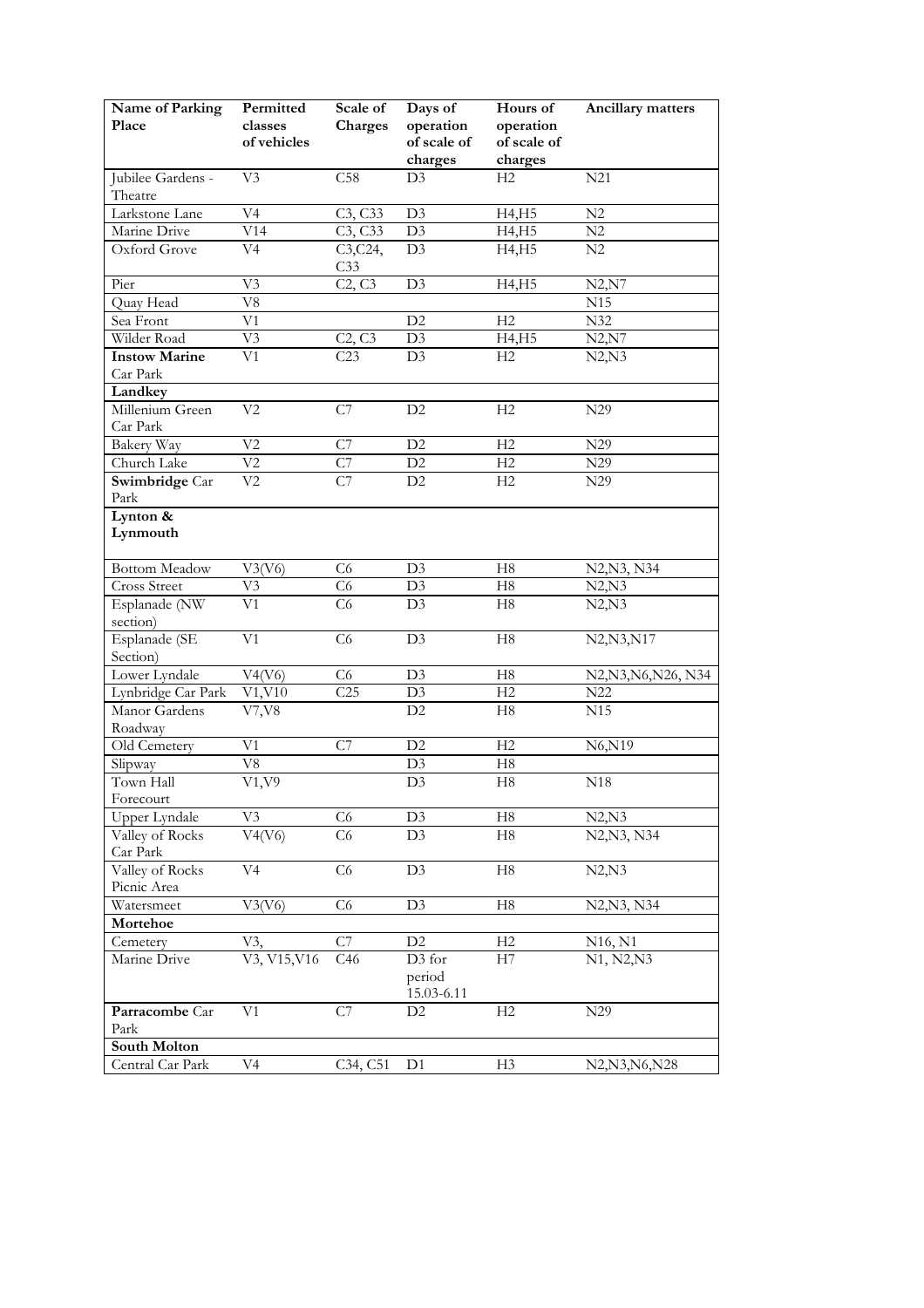| Name of Parking<br>Place | Permitted<br>classes<br>of vehicles | Scale of<br>Charges | Days of<br>operation<br>of scale of<br>charges | Hours of<br>operation<br>of scale of<br>charges | Ancillary matters |
|--------------------------|-------------------------------------|---------------------|------------------------------------------------|-------------------------------------------------|-------------------|
| Central Car Park         | V5, V6, V17,                        | C <sub>11</sub>     | D5                                             | H3                                              | N <sub>12</sub>   |
| (Lorries)                | V18                                 |                     |                                                |                                                 |                   |
| Lorry Wash               | V5.V6                               | C <sub>7</sub>      | D2                                             | H <sub>2</sub>                                  | N <sub>13</sub>   |
| South Molton             |                                     |                     |                                                |                                                 |                   |
| Town                     |                                     |                     |                                                |                                                 |                   |
| New Road                 | V3                                  | C <sub>21</sub>     | D <sub>3</sub>                                 | H <sub>2</sub>                                  | N <sub>21</sub>   |
| Southley Road            | V3                                  | C <sub>21</sub>     | D <sub>3</sub>                                 | H <sub>2</sub>                                  | N <sub>21</sub>   |
| <b>East Street</b>       | V3                                  | C7                  | D <sub>3</sub>                                 | H <sub>2</sub>                                  | N <sub>21</sub>   |
| Pannier Market           | V3                                  | C <sub>32</sub>     | D <sub>1</sub>                                 | H <sub>3</sub>                                  | N2.N3.N5          |

# **PERMITS**

General Information – All Permits (except Residents Permits) can be used in conjunction with 2 vehicle registration numbers to allow for Customers having shared cars within a family. Any amendment to the 2 vehicle registration numbers originally listed on the Permit will result in a new permit being issued subject to a  $f$ 5.00 administrative Charge.

Except where otherwise stated in this Schedule the charges for Season Tickets are as follows: -

1. Permits for motor cars valid in all North Devon District Council Long Stay Car Parks in the towns/villages of Barnstaple, Croyde, Ilfracombe (excluding Pier and Cove Car Parks), Instow, Lynton, Lynmouth, Mortehoe and South Molton: -

| Weekly (7days) | £20.80                      |
|----------------|-----------------------------|
| 4 Day          | $\text{\textsterling}12.10$ |

2. Permits for motor cars valid in Queen Street multi-storey (levels 5,7 and 9) and Portland Buildings, Barnstaple: -

| Annual           | $\sqrt{239.70}$ |
|------------------|-----------------|
| <b>Ouarterly</b> | £71.90          |

3. Barnstaple Long Stay Permit (Excluding the multi-storey Long Stay Area) - Tickets for Bickington, Fair View, Seven Brethren (Long Stay Area), Portland Buildings, Civic Centre (Saturdays and Bank Holidays Only), Congrams Close, Fremington, Lower Pilton, Portmarsh Lane, Rolle Quay and Tarka, Barnstaple: -

| Annual    | $f$ 196.20     |
|-----------|----------------|
| Quarterly | $\sqrt{61.25}$ |

4. Permits for permitted vehicle class V5 valid in Hillsborough & Brookdale, Ilfracombe, Seven Brethren Lorry Park, Central Car Park, South Molton and Lower Lyndale & Bottom Meadow Car Parks, Lynton and Lynmouth: -

| Weekly (7days) | $\sqrt{45.90}$ |
|----------------|----------------|
| 6 Day          | $\sqrt{39.40}$ |
| 4 Day          | $\sqrt{26.20}$ |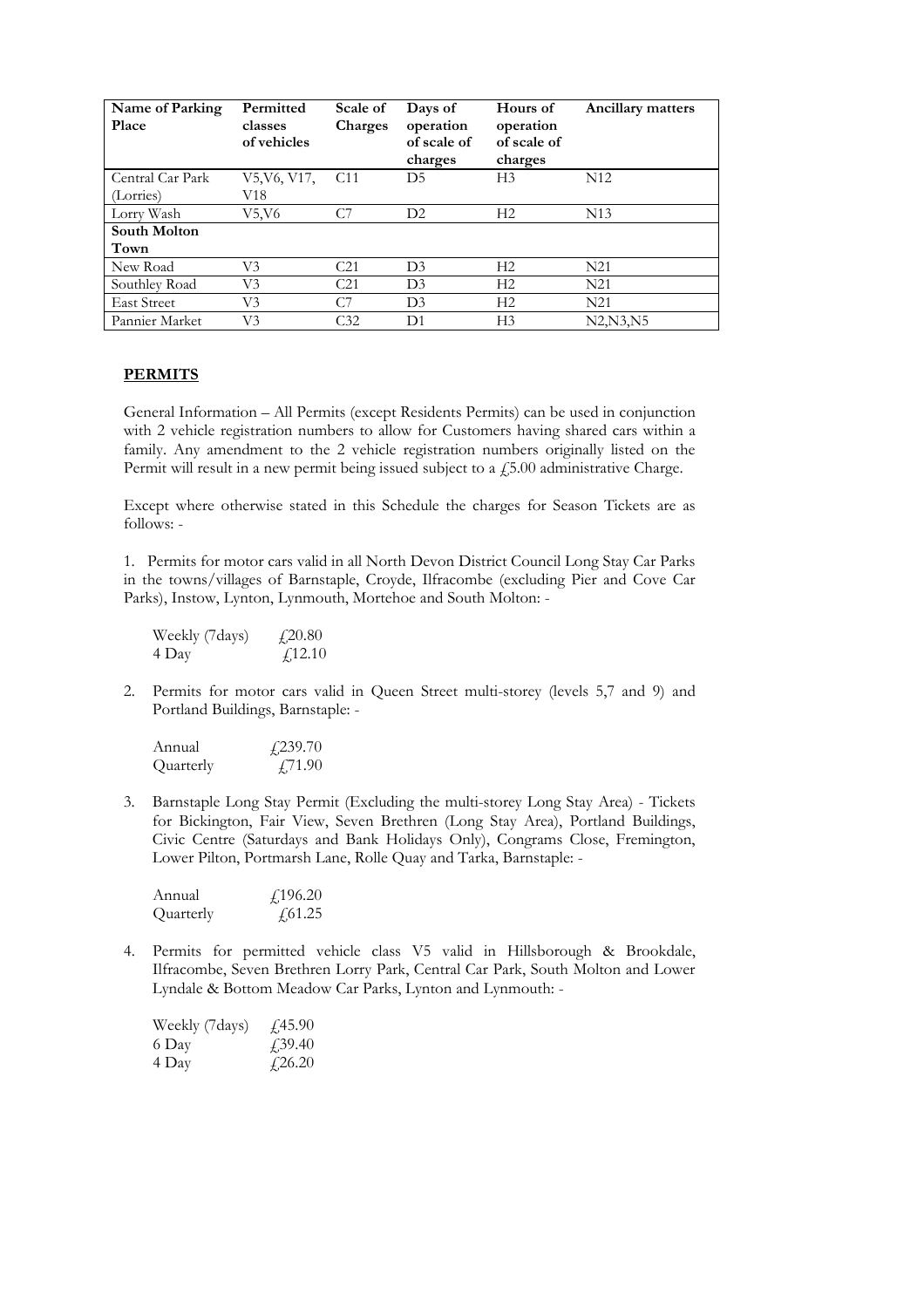5. Permits valid as specified at either Kiln Car Park or Parade Car Park, Combe Martin: -

| Non-transferable permits- | Annual $ f$ ,120.00<br>6 months - $470.00$ |
|---------------------------|--------------------------------------------|
| Transferable permits -    | $\angle 240.00$                            |

6. Permits valid as specified at either Cormelles Car Park, Hollands Park, or Coach Park, Combe Martin: -

Non-transferable permits - Annual -  $f$ <sub>120.00</sub>  $-6$  months  $- f$ , 70.00

- 7. Permit for use in any Combe Martin Parish Council car park £150.00
- 8. 7-day permit for Kiln Car Park  $\angle$  £25.00
- 9. Permits for motor cars valid in all car parks in Lynton and Lynmouth (except Esplanade (SE Section), Lower Lyndale and Lynbridge Car Parks): -

| Annual         | $\sqrt{77.50}$ |
|----------------|----------------|
| Weekly (7days) | f18.00         |
| 4 day          | £12.00         |

10. Permits valid for motor cars at Lynbridge Car Park: -

Non-transferable season tickets - £100.00

11. Tickets for motor vehicles valid in all North Devon District Council car parks in Barnstaple (excluding Barnstaple Cattle Market), Ilfracombe (excluding Pier), South Molton, Croyde & Mortehoe maximum 2 weeks per customer per annum: -

Weekly (7days)  $\angle$  £26.90

12. Ilfracombe Long Stay Permit - Tickets for motor cars in Larkstone Lane, Brookdale, Oxford Grove, Hillsborough, Hele, Marine Drive (Winter Only) Ilfracombe: -

| Annual    | $f$ , 196.20   |
|-----------|----------------|
| Quarterly | $\sqrt{61.25}$ |

13. Tickets valid at the Pannier Market Car Park, South Molton: -

£26.00 per quarter

14. Tickets for Central Car Park, South Molton: -

Business Permits

| Annual    | $f$ , 196.20   |
|-----------|----------------|
| Quarterly | $\sqrt{61.25}$ |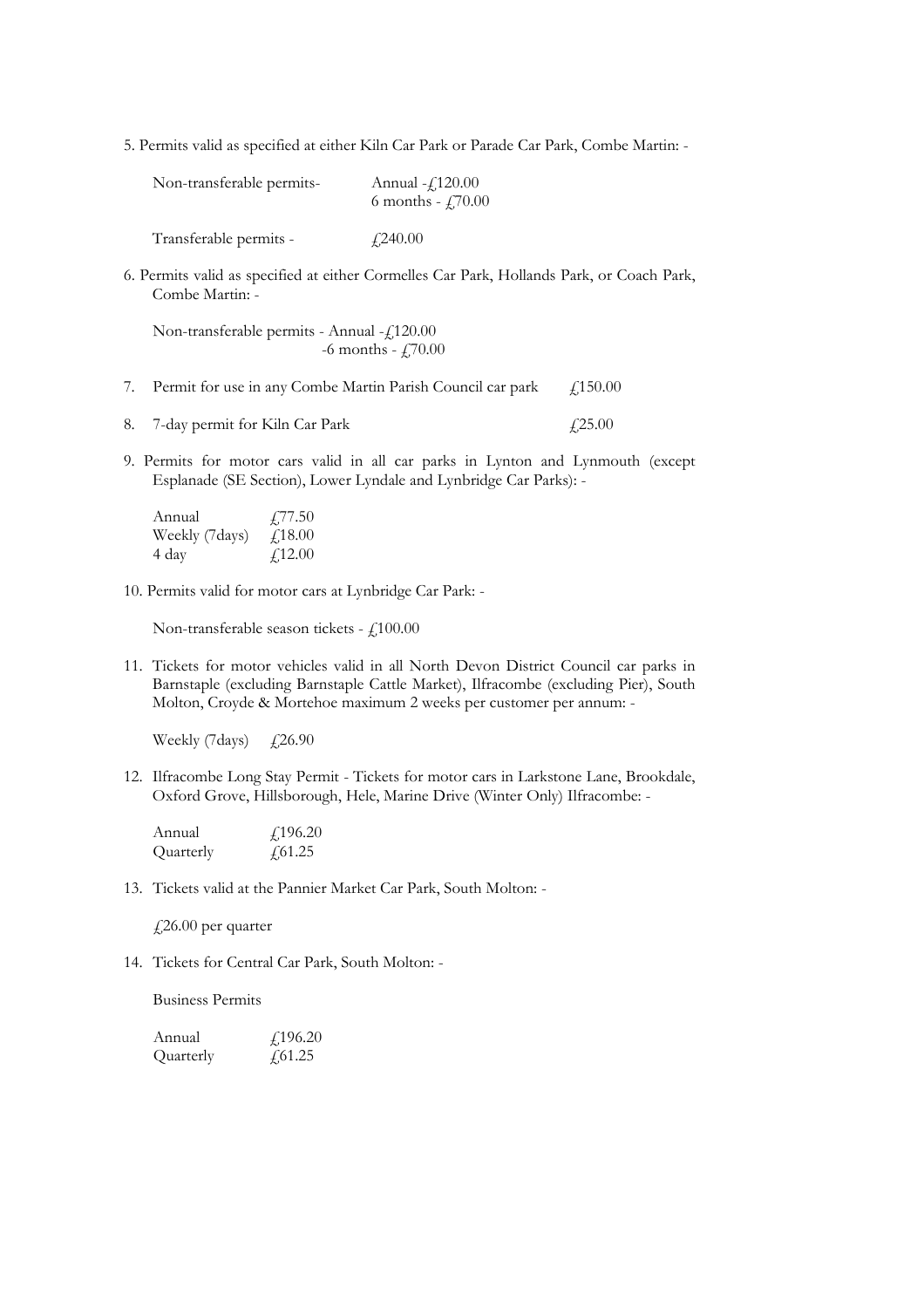15. Tickets valid at the Marine Drive Car Park, Woolacombe (Mortehoe): -

| Non-transferable tickets for Parishioners - | $\text{\textsterling}30.00$ per annum |
|---------------------------------------------|---------------------------------------|
| Non-transferable tickets -                  | $\text{\textsterling}70.00$ per annum |

16. Tickets for Seven Brethren Bank Lorry Park, Barnstaple: -

Annual  $£800.00$ 17.Business Permits for Bickington and Fremington:-

Annual  $f$ ,71.90

18. Permits for permitted vehicle class V6 valid in Bottom Meadow, Lower Lyndale, Valley of Rocks Car Park and Watersmeet, Lynton and Lynmouth: -

Weekly (7days)  $\angle$  £35.00 Annual  $f70.00$ 

19. Winter permit valid from 1<sup>st</sup> November to 14<sup>th</sup> March - Tickets for motor cars in Brookdale, Cove, Oxford Grove, Hillsborough, Marine Drive, Jubilee Gardens, Larkstone Lane and Wilder Road, Ilfracombe Car Parks: -

£87.20 per period (2 per household)

20. Permits for Instow Marine Car Park, Instow: -

Non-transferable permits - £80.00

21. Permits for Guesthouses and Hotels only in Lynton and Lynmouth Car Parks: -

| Annual          | $\sqrt{77.50}$ |
|-----------------|----------------|
| Weekly (7days)  | f18.00         |
| 4 Day           | f12.00         |
| Visitors Permit | $\sqrt{3.50}$  |

22.Daytime permit for Hillsborough & Larkstone Lane, Ilfracombe Car Park:-

Annual  $\angle$  487.20

23. Evening Permit for Local Residents of Barnstaple and Ilfracombe for the closest nominated Long Stay Car Park to their home (Valid from 4.45 p.m. in one Long Stay Car Park Only)

Annual  $f$ 20.40

24. Annual Residents Permits (Only available for residents living within a 1/4 mile radius of the car park following an application and production of car registration documents and current utility bill )

Bickington -  $\text{\textsterling}28.40$